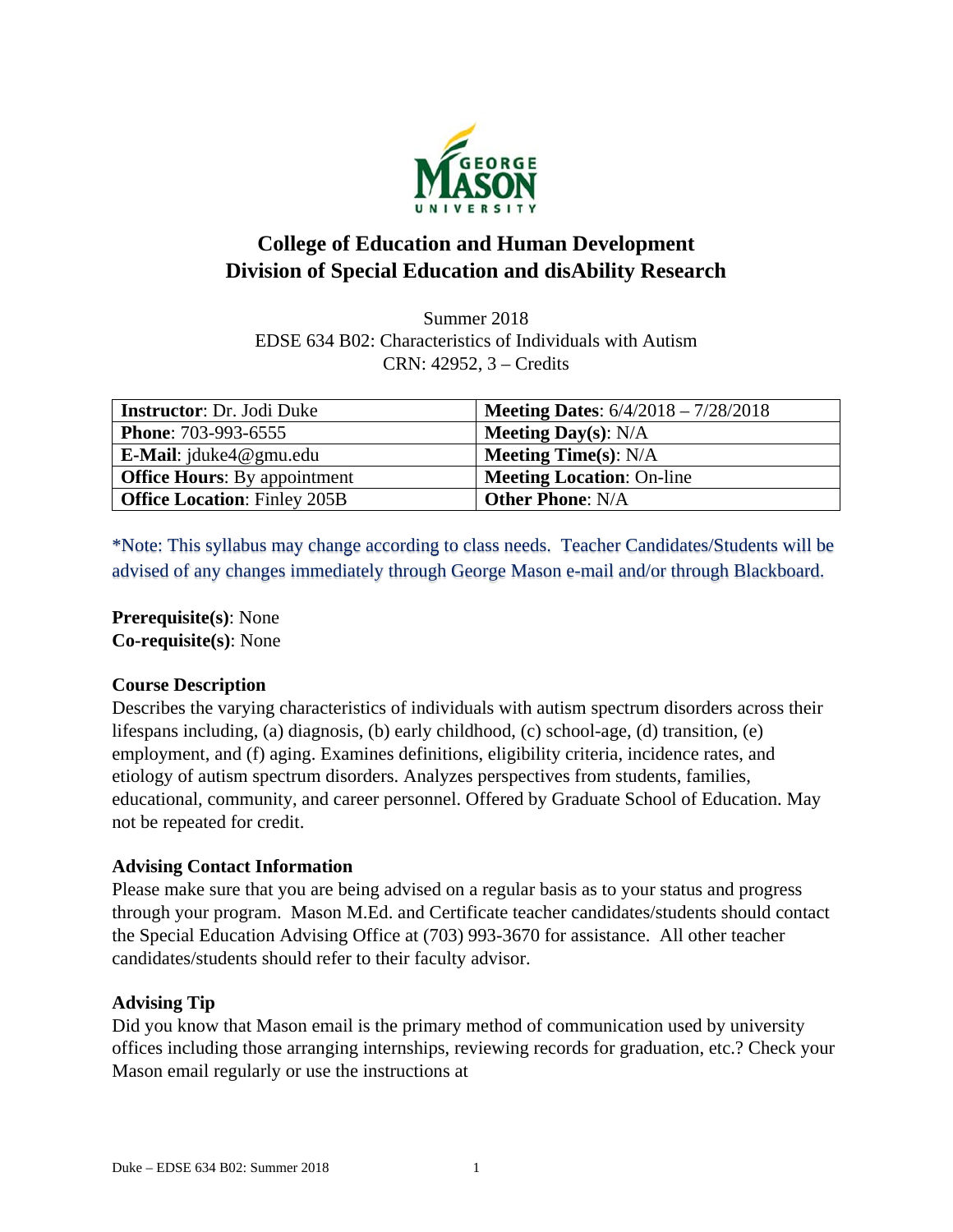http://masonlive2.gmu.edu/tutorials/forwardemail.cfm to forward to an email account you check frequently.

# **Course Delivery Method**

This course will be delivered online (76% or more) using an asynchronous format via Blackboard Learning Management system (LMS) housed in the MyMason portal. You will log in to the Blackboard (Bb) course site using your Mason email name (everything before @masonlive.gmu.edu) and email password. The course site will be available on June 1.

**Under no circumstances, may candidates/students participate in online class sessions (either by phone or Internet) while operating motor vehicles. Further, as expected in a face-to-face class meeting, such online participation requires undivided attention to course content and communication.** 

# *Technical Requirements*

To participate in this course, students will need to satisfy the following technical requirements:

• High-speed Internet access with standard up-to-date browsers. To get a list of Blackboard's supported browsers see: https://help.blackboard.com/Learn/Student/Getting\_Started/Browser\_Support#supportedbrowsers

To get a list of supported operation systems on different devices see: https://help.blackboard.com/Learn/Student/Getting\_Started/Browser\_Support#testeddevices-and-operating-systems

- Students must maintain consistent and reliable access to their GMU email and Blackboard, as these are the official methods of communication for this course.
- Students may be asked to create logins and passwords on supplemental websites and/or to download trial software to their computer or tablet as part of course requirements.
- The following software plug-ins for PCs and Macs, respectively, are available for free download:
	- o Adobe Acrobat Reader: https://get.adobe.com/reader/
	- o Windows Media Player: https://support.microsoft.com/en-us/help/14209/get-windows-media-player o Apple Quick Time Player: www.apple.com/quicktime/download/
	-

# *Expectations*

- Course Week:
- Because asynchronous courses do not have a "fixed" meeting day, our week will start on Tuesdays at 12:01 a.m., and finish on Mondays at 11:55 p.m. Our course week will begin on the day that our synchronous meetings take place as indicated on the Schedule of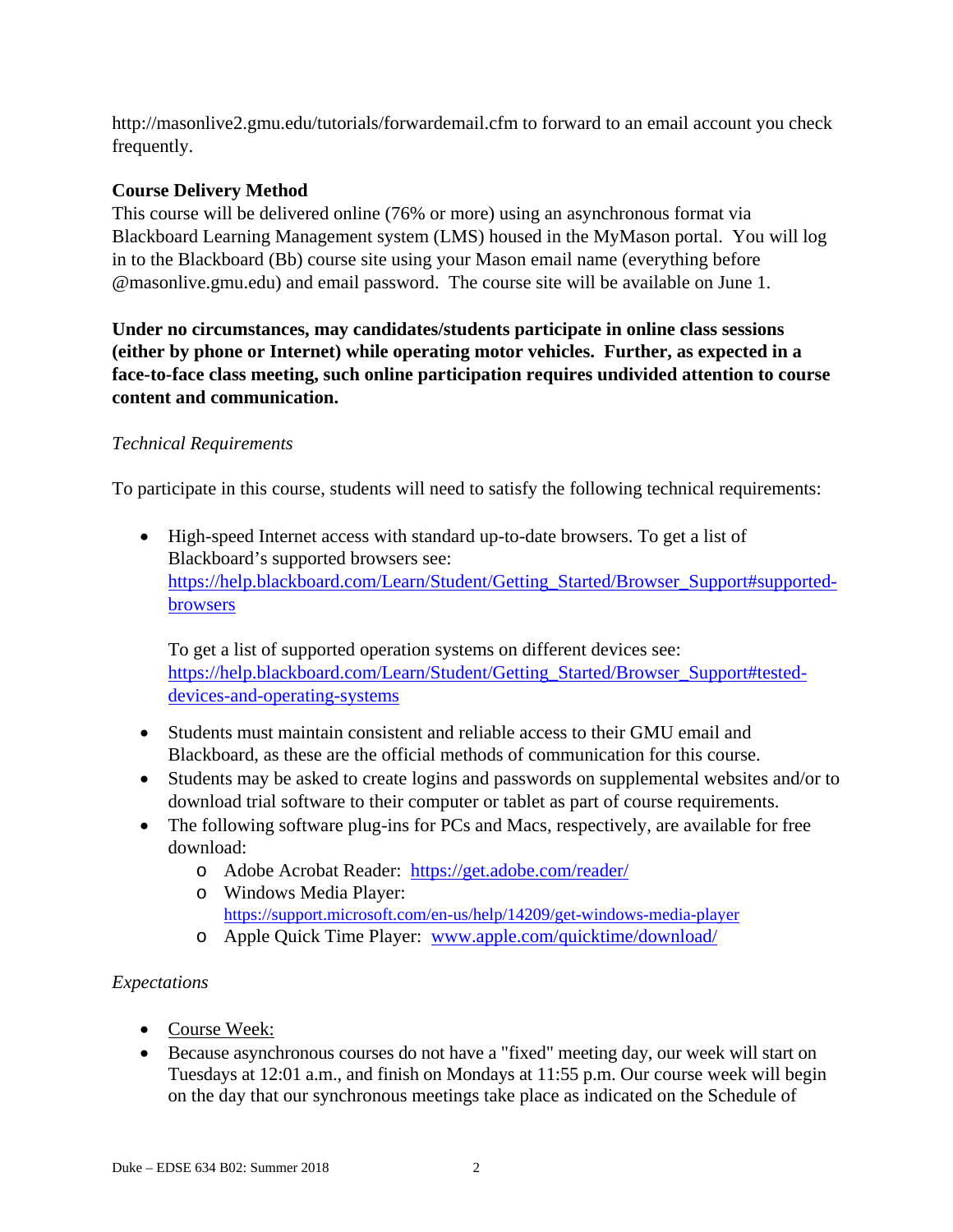Classes.

• Log-in Frequency:

Students must actively check the course Blackboard site and their GMU email for communications from the instructor, class discussions, and/or access to course materials at least 3 times per week.

• Participation:

Students are expected to actively engage in all course activities throughout the semester, which includes viewing all course materials, completing course activities and assignments, and participating in course discussions and group interactions.

• Technical Competence:

Students are expected to demonstrate competence in the use of all course technology. Students who are struggling with technical components of the course are expected to seek assistance from the instructor and/or College or University technical services.

• Technical Issues:

Students should anticipate some technical difficulties during the semester and should, therefore, budget their time accordingly. Late work will not be accepted based on individual technical issues.

• Workload:

Please be aware that this course is **not** self-paced. Students are expected to meet *specific deadlines* and *due dates* listed in the **Class Schedule** section of this syllabus. It is the student's responsibility to keep track of the weekly course schedule of topics, readings, activities and assignments due.

• Instructor Support:

Students may schedule a one-on-one meeting to discuss course requirements, content or other course-related issues. Those unable to come to a Mason campus can meet with the instructor via telephone or web conference. Students should email the instructor to schedule a one-on-one session, including their preferred meeting method and suggested dates/times.

• Netiquette:

The course environment is a collaborative space. Experience shows that even an innocent remark typed in the online environment can be misconstrued. Students must always re-read their responses carefully before posting them, so as others do not consider them as personal offenses. *Be positive in your approach with others and diplomatic in selecting your words*. Remember that you are not competing with classmates, but sharing information and learning from others. All faculty are similarly expected to be respectful in all communications.

• Accommodations:

Online learners who require effective accommodations to insure accessibility must be registered with George Mason University Disability Services.

# **Learner Outcomes**

Upon completion of this course, teacher candidates/students will be able to: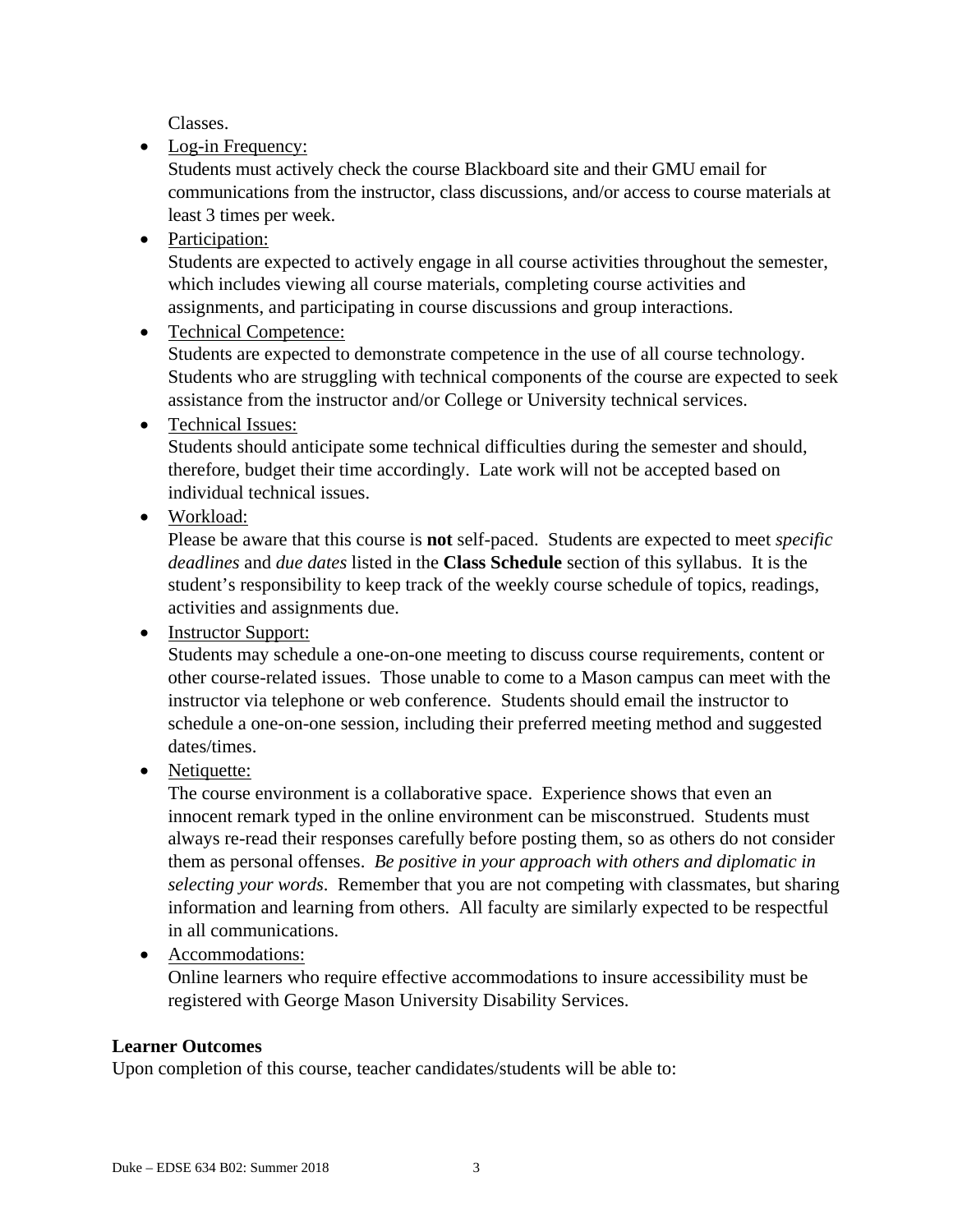1. Describe the characteristics and diagnosis of autism spectrum disorder as defined by the most recent version of the Diagnostic and Statistical Manual of Mental Disorders.

2. Discriminate between and analyze varying perspectives on the etiology and prevalence of autism spectrum disorder.

3. Examine the characteristics of individuals with autism spectrum disorder throughout their lifespans.

4. Describe the wide range of skills and diversity of individuals with autism spectrum disorder across their lifespans.

5. Describe and evaluate responsive, research-based instructional techniques for individuals with autism spectrum disorder.

6. Review a variety of assessments to determine strengths and needs to formulate a comprehensive picture of an individual with autism spectrum disorder.

7. Distinguish between types of integration and activities that promote ideal sensory that promote ideal sensory levels with autism spectrum disorder.

### **Course Relationship to Program Goals and Professional Organizations**

This course is part of the George Mason University, Graduate School of Education (GSE), Special Education Program for the Teaching Students with Autism Graduate Certificate. This program complies with the skill competencies for professionals and paraprofessionals in Virginia supporting individuals with autism across the lifespan developed by the Virginia Autism Council. The competencies addressed in this class include General Autism Knowledge, Instructional Programming, and Social Skills.

### **Required Textbooks**

- Boutot, E.A. (2016). Autism spectrum disorders: Foundations, characteristics, and effective strategies ( $2<sup>nd</sup>$  ed.). New York: Pearson.
- Crawford, M.J., & Weber, B. (2016). Autism interventions every day: Embedding activities in daily routines for young children and their families. Baltimore: Brookes.
- Hall, L.J. (2018). Autism spectrum disorders: From theory to practice (3<sup>rd</sup> ed.). New York: Pearson.
- Quill, K.A., & Stansberry-Brusnahan, L. (2017). *Do-watch-listen-say: Social and communication intervention for autism spectrum disorder (2nd ed.)*. Baltimore: Brookes.

### **Recommended Textbooks**

American Psychological Association*.* (2010). *Publication manual of the American Psychological Association* (6th ed.). Washington, DC: Author.

# **Course Performance Evaluation**

Students are expected to submit all assignments on time in the manner outlined by the instructor (e.g., Blackboard, Tk20, hard copy).

### **Tk20 Performance-Based Assessment Submission Requirement**

It is critical for the special education program to collect data on how our students are meeting accreditation standards. Every teacher candidate/student registered for an EDSE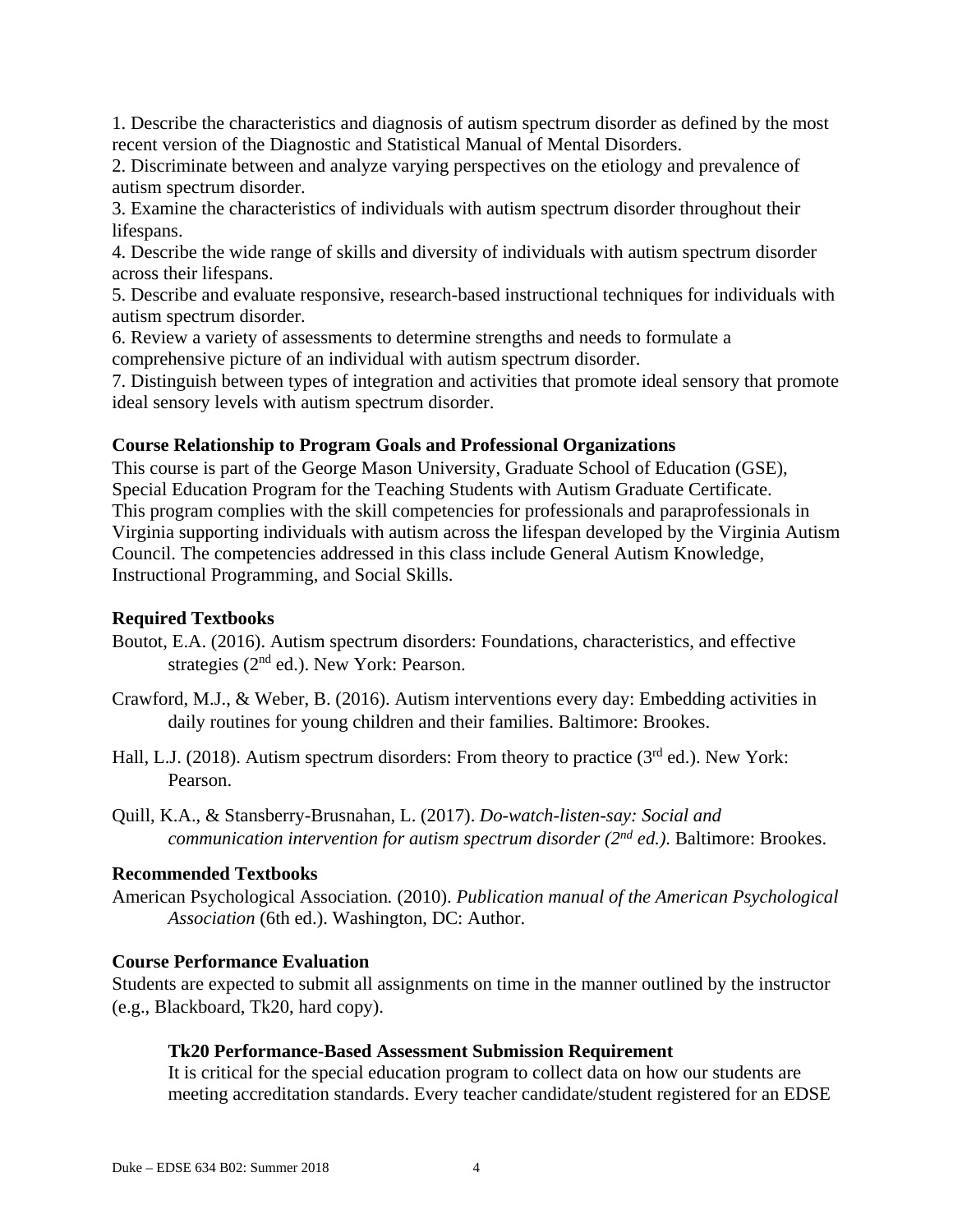course with a required Performance-based Assessment (PBA) is required to upload the PBA to Tk20 (regardless of whether a course is an elective, a one-time course or part of an undergraduate minor). A PBA is a specific assignment, presentation, or project that best demonstrates one or more CEC, InTASC or other standard connected to the course. A PBA is evaluated in two ways. The first is for a grade, based on the instructor's grading rubric. The second is for program accreditation purposes. Your instructor will provide directions as to how to upload the PBA to Tk20.

For *EDSE 634*, the required PBA is the **Assessment Assignment**. Failure to submit the assignment to Tk20 will result in reporting the course grade as Incomplete (IN). Teacher candidates/students have until five days prior to the University-stated grade change deadline to upload the required PBA in order to change the course grade. When the PBA is uploaded, the teacher candidate/student is required to notify the instructor so that the "IN" can be changed to a grade. If the required PBA is not uploaded five days prior to the University-stated grade change deadline and, therefore, the grade not changed, it will become an F. Please check to verify your ability to upload items to Tk20 before the PBA due date.

### **Assignments and/or Examinations Performance-based Assessment (Tk20 submission required)**

### **Assessment Assignment**

You will be given a variety of assessments that have been done for Alli. You will be assigned a partner. Use the headings below to create a Word document. While APA format is not required, accurate, professional spelling and grammar is always deemed necessary.

#### **Part 1: Review all assessments and work with partner**

- 1. Demographic Information
	- a. Name
	- b. DOB
	- c. Current Age
	- d. Current Grade
	- e. Describe a minimum of three characteristics of Autism Spectrum Disorder that are evident in the video of Alli
- 2. Educational Evaluation Assessment data
	- a. What tests done
	- b. What scores earned
- c. Educational Implications (i.e., optimal group size, visual learner, etc.)
- 3. Medical Evaluation Assessment data
	- a. What tests done
	- b. What scores earned
	- c. Educational Implications
- 4. IEP data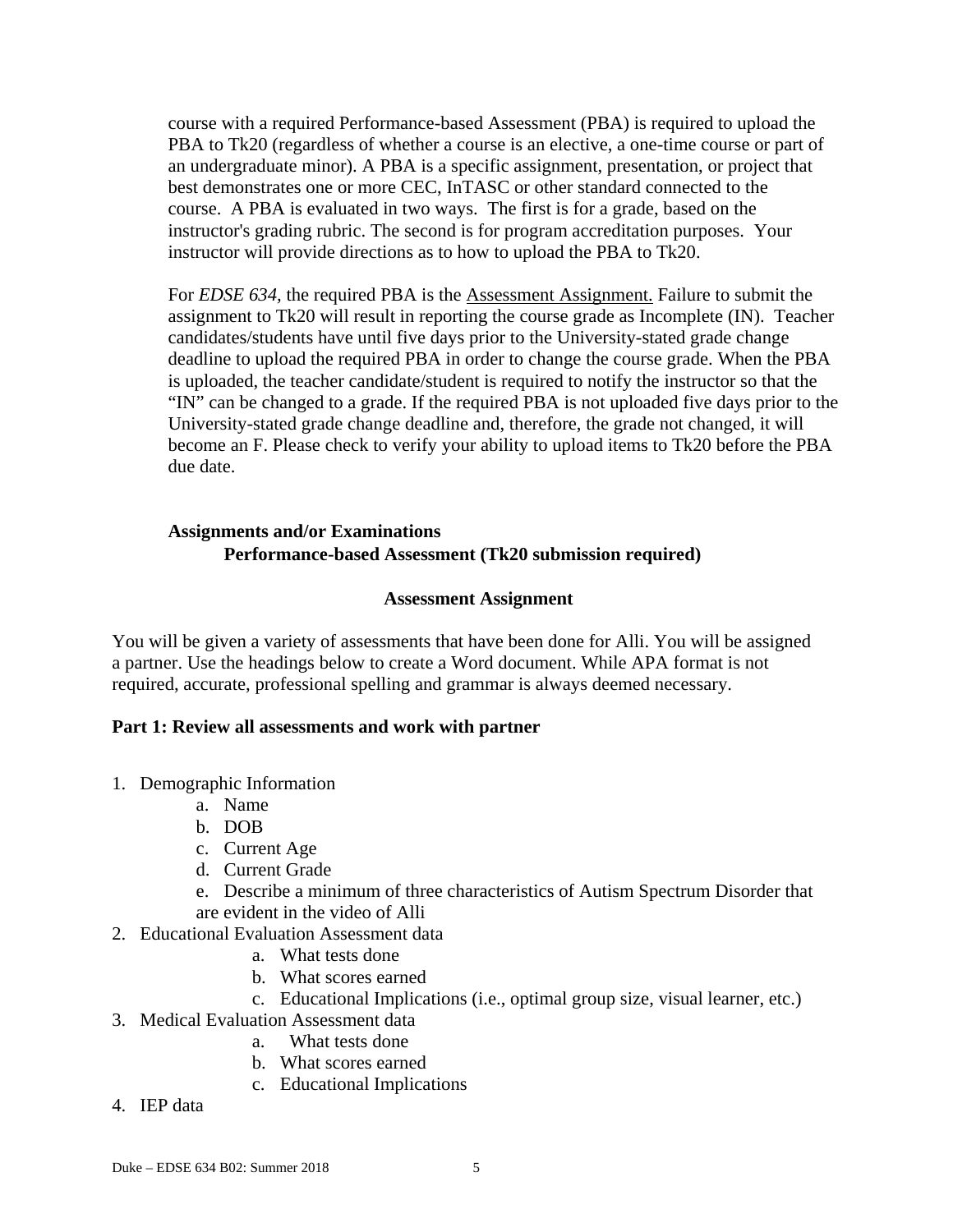- a. What parts of the IEP were reviewed
- b. Summary of Alli's strengths
- c. Summary of Alli's needs
- d. Summary of goals
- e. Summary of services (including hours)
- f. Description of LRE
- g. Summary of accommodations

### **Part 2: Individual Synthesis**

- 1. After completing Part 1 of this assignment, describe any findings that were surprising to you based on the video you have viewed of Alli. Discuss Alli's overall growth as noted by the assessments.
- 2. If Alli were a new student coming into your classroom or therapeutic setting, which of these assessment reports would be most helpful to you? Why?
- 3. Describe two additional informal assessments or pieces of information (at least one of the assessments should relate to social skills) that you would have liked to have in order to better understand Alli.

### **College Wide Common Assessment (TK20 submission required)**  None

# **Performance-based Common Assignments (No Tk20 submission required)**  None

# **Modules**

All modules will begin on Tuesdays at 12:01 a.m. and must be concluded with work submitted by Monday at 11:59 p.m. **Each module will have an assignment to complete by the end of the module based upon that week's learning. The assignments noted on the schedule are more labor intensive and are designated in bold so you can manage your time wisely.**

### **Course Policies and Expectations**

### **Attendance/Participation**

All course work will be online in an Asynchronous format. There will be no face-to-face meeting.

# **Late Work**

Work is considered on time if it is submitted by 11:59 p.m. on the date that it is due. *Ten percent of the available points* for the assignment will be deducted each day for late submissions during the first week after the due date. *After one week* **from the due date, assignments will not be accepted***.* Thus an assignment that is three days late is able to obtain only 70% of the points for the assignment regardless of the quality of the work. After one week, the assignment will no longer be accepted and a score of zero will be entered into the grade book for that assignment.

The date that the assignment was received by the instructor **via email or Blackboard** will be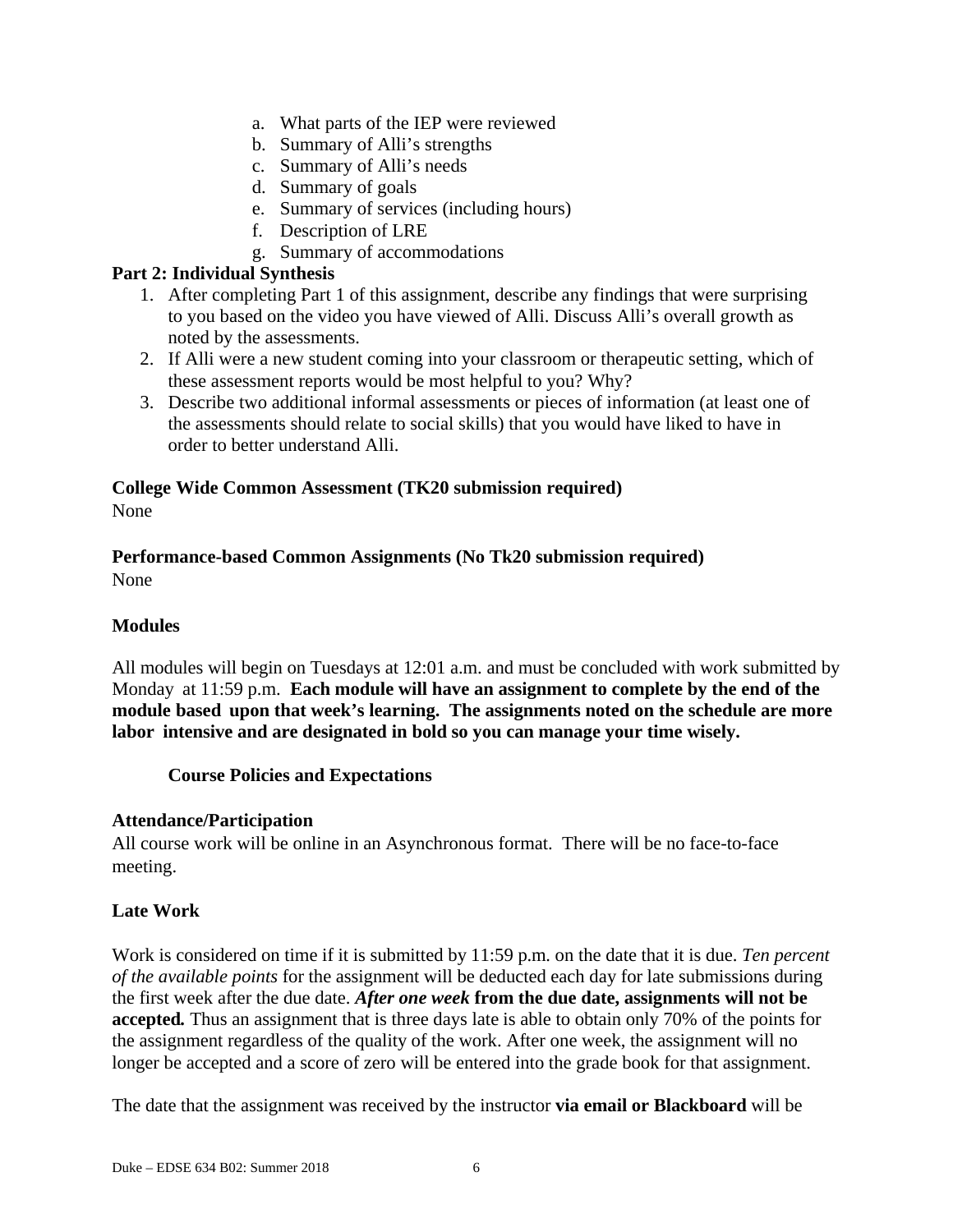considered the date submitted. Submitting an assignment late does not alter the due dates of the other assignments and prevents timely feedback to students regarding their work that may be of value in later assignments. Strive to keep up with the assignment schedule so that you will be able to have appropriate formative evaluation and feedback from your instructor across the semester.

### *Communication*.

The best way to contact me is through email. There is a Send Email icon on the left navigation bar in the course. My email (as well as the emails of your classmates) is located here. I will check email at least once a day on weekdays. I will respond to emails within 24 hours, if not sooner, on weekdays. On the weekends, I will check email on Sunday evening only.

# **Grading Scale**

| A                       | $95 - 100\%$  |
|-------------------------|---------------|
| А-                      | $90 - 94\%$   |
| $B+$                    | $87 - 89%$    |
| $\overline{\mathbf{B}}$ | $83 - 86%$    |
| $\mathbf{B}$            | $80 - 82%$    |
| $\overline{\mathbf{C}}$ | 70-79%        |
| $\overline{\mathbf{F}}$ | 69% and below |

\*Note: The George Mason University Honor Code will be strictly enforced. Students are responsible for reading and understanding the Code. "To promote a stronger sense of mutual responsibility, respect, trust, and fairness among all members of the George Mason University community and with the desire for greater academic and personal achievement, we, the student members of the university community, have set forth this honor code: Student members of the George Mason University community pledge not to cheat, plagiarize, steal, or lie in matters related to academic work." Work submitted must be your own or with proper citations (see https://catalog.gmu.edu/policies/honor-code-system/).

# **Professional Dispositions**

Students are expected to exhibit professional behaviors and dispositions at all times. See https://cehd.gmu.edu/students/polices-procedures/

### **Class Schedule**

\*Note: Faculty reserves the right to alter the schedule as necessary, with notification to students.

*\*Because this course has only a few students enrolled, I will be opening the entire course on the first day. All assignments will have due dates, but you are welcome to work through the course at*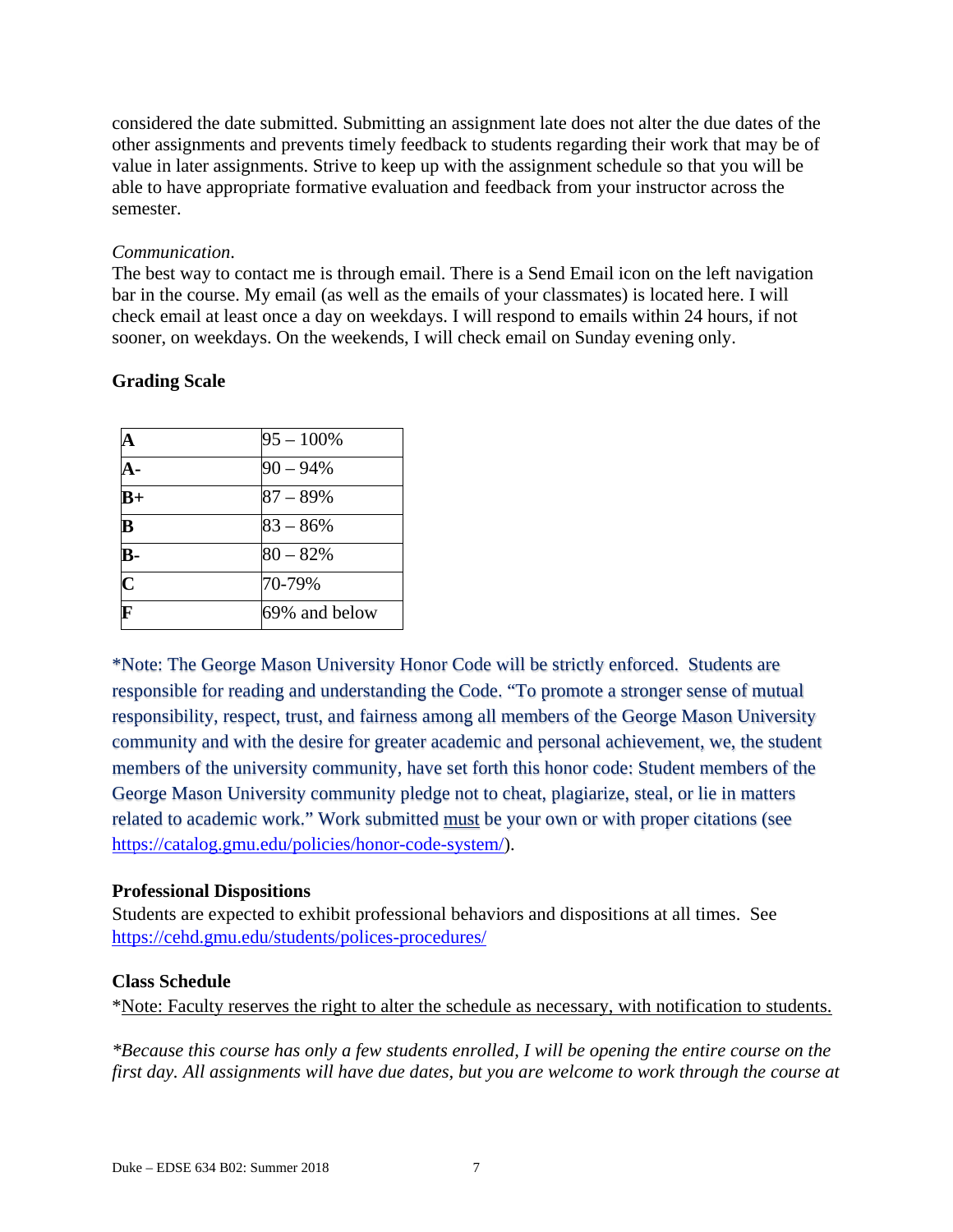| <b>Weeks and</b>       | <b>Module Topic</b>                                                                                                                                                     | <b>Readings</b>                                                                                                                                                                                                                                              |  |  |
|------------------------|-------------------------------------------------------------------------------------------------------------------------------------------------------------------------|--------------------------------------------------------------------------------------------------------------------------------------------------------------------------------------------------------------------------------------------------------------|--|--|
| <b>Beginning Dates</b> | Please be aware that there will<br>be additional assignments<br>posted under each module. Key<br>assignments are noted below to<br>help you structure your<br>semester. | Please be aware that there will be<br>additional articles or reading<br>information posted under each<br>module. The readings noted<br>below are only from your texts.                                                                                       |  |  |
| Week 1<br>June 4       | Module 1- Characteristics                                                                                                                                               | $\perp$ Crawford, Chapter 4, Model for<br>Addressing the Core Deficits of<br>Autism<br>+ Information Sheet Due                                                                                                                                               |  |  |
| Week 2<br>June 12      | Module 2 - History                                                                                                                                                      | $\overline{\phantom{a}}$ Boutout, Chapter 1 - Overview of<br><b>Autism Spectrum Disorders</b><br><b>Timeline Due</b><br>₩.<br><b>Choose Media for Module 5</b><br>- ⊞                                                                                        |  |  |
| Week 3<br>June 19      | Module $3 -$ DSM $5$                                                                                                                                                    | Hall, Chapter 1 - Classification and the<br><b>H</b><br>Physiological Approach                                                                                                                                                                               |  |  |
| Week 4<br>June 26      | Module 4 - Assessment                                                                                                                                                   | $\overline{\phantom{a}}$ Hall, Chapter 2 – Assessment<br><b>TK 20 Part I Assessment Assignment</b>                                                                                                                                                           |  |  |
| Week 5<br>July 3       | Module $5$ – Perspectives in<br>Media                                                                                                                                   | <b>Media Perception Video Due</b><br>-∎<br><b>Mid-Couse Evaluation</b>                                                                                                                                                                                       |  |  |
| Week 6<br>July 10      | Module $6$ – Social Play                                                                                                                                                | $\leftarrow$ Hall, Chapter 8 - Focus on<br>Communication<br>+ Audio Play Clips Due<br><b>TK 20 Part II Assessment</b><br><b>Assignment Due</b><br><b>Put TK 20 Parts I &amp; II in One</b><br>₩.<br><b>Document</b><br><b>Post Under the Assessments Tab</b> |  |  |
| Week 7<br>July 17      | Module 7 - Cognition                                                                                                                                                    | Quill, Chapter 1, Understanding the<br><b>Complexity of Autism</b><br>Hall, Chapter 3, Collaborating for<br>Effective Implementation of Evidence-<br><b>Based Practices</b><br><b>Class Wiki Due</b><br>÷                                                    |  |  |
| Week 8<br>July 24      | Module 8 – Sensory Integration                                                                                                                                          | Crawford, Chapter 7, Building Skills to<br>÷<br><b>Support Flexibility</b><br><b>Class Sensory Environment Project</b>                                                                                                                                       |  |  |

*a faster pace and submit assignments in advance of the due dates if you like. Please plan ahead for any vacation or travel and use this opportunity to prevent issues with late work.*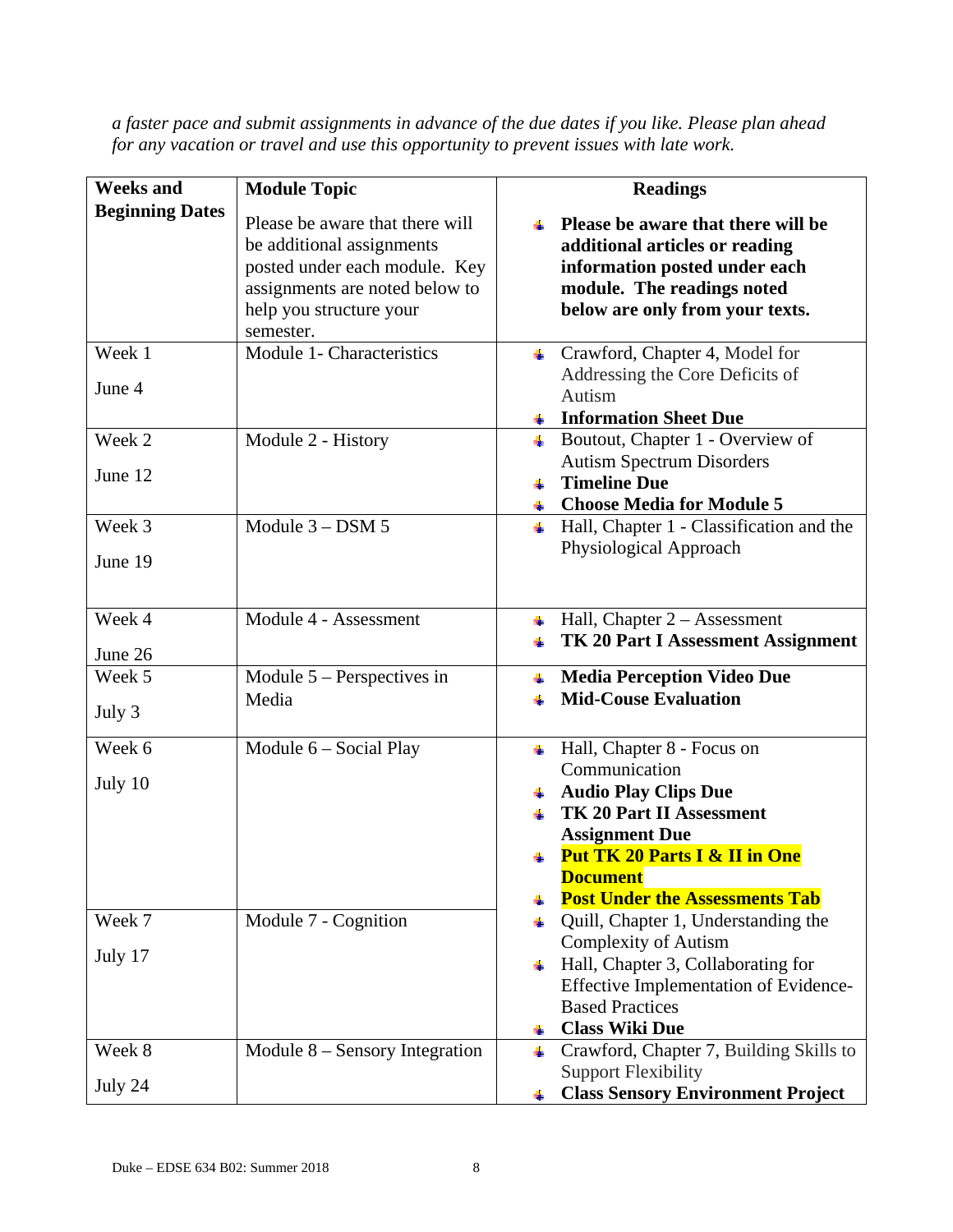|  | <b>End of Couse Evaluation</b> |
|--|--------------------------------|
|  |                                |

#### **Core Values Commitment**

The College of Education and Human Development is committed to collaboration, ethical leadership, innovation, research-based practice, and social justice. Students are expected to adhere to these principles: http://cehd.gmu.edu/values/

#### **GMU Policies and Resources for Students**

#### **Policies**

- Students must adhere to the guidelines of the Mason Honor Code (see https://catalog.gmu.edu/policies/honor-code-system/ ).
- Students must follow the university policy for Responsible Use of Computing (see http://universitypolicy.gmu.edu/policies/responsible-use-of-computing/).
- Students are responsible for the content of university communications sent to their Mason email account and are required to activate their account and check it regularly. All communication from the university, college, school, and program will be sent to students **solely** through their Mason email account.
- Students with disabilities who seek accommodations in a course must be registered with George Mason University Disability Services. Approved accommodations will begin at the time the written letter from Disability Services is received by the instructor (see http://ods.gmu.edu/).
- Students must silence all sound emitting devices during class unless otherwise authorized by the instructor.

#### **Campus Resources**

- Support for submission of assignments to Tk20 should be directed to  $\frac{tk20\text{help@gmu.edu}}{tk20\text{help@gmu.edu}}$  or https://cehd.gmu.edu/aero/tk20. Questions or concerns regarding use of Blackboard should be directed to http://coursessupport.gmu.edu/.
- For information on student support resources on campus, see https://ctfe.gmu.edu/teaching/student-support-resources-on-campus

**For additional information on the College of Education and Human Development, please visit our website https://cehd.gmu.edu/students/.** 

#### **Appendix**

**Assessment Rubric(s)**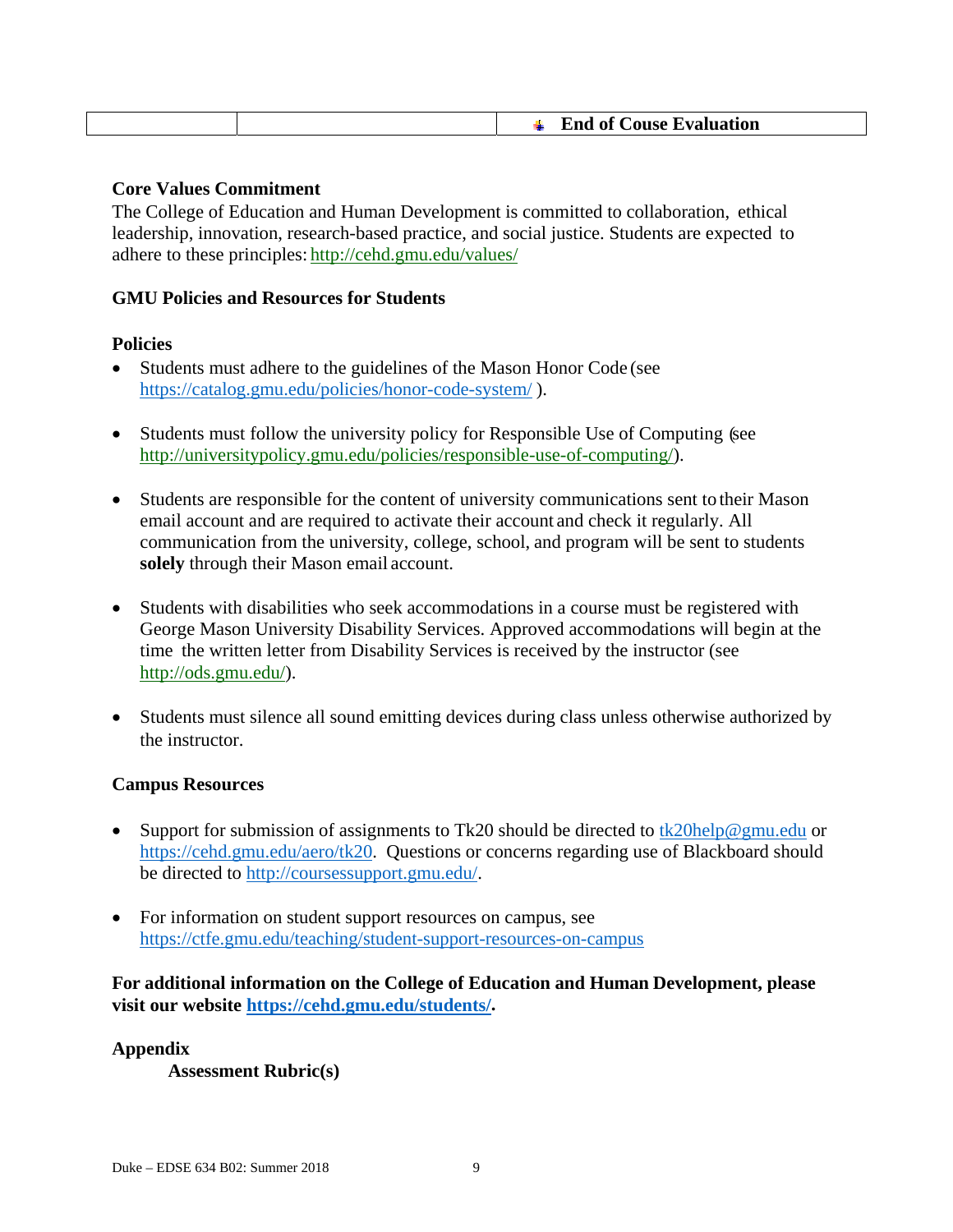Please also upload your entire TK20 Assignment (Parts 1 and 2) in one document to the Assessment tab on the left navigation menu.

| TK20 ASSESSMENT RUBRIC                                                                    |                                                                                                                                                                                                                                                                                                                                           |                                                                                                                                                                                                                                                                                                                       |                                                                                                                                                                                                                                                                                                                                                                                                                                            |  |
|-------------------------------------------------------------------------------------------|-------------------------------------------------------------------------------------------------------------------------------------------------------------------------------------------------------------------------------------------------------------------------------------------------------------------------------------------|-----------------------------------------------------------------------------------------------------------------------------------------------------------------------------------------------------------------------------------------------------------------------------------------------------------------------|--------------------------------------------------------------------------------------------------------------------------------------------------------------------------------------------------------------------------------------------------------------------------------------------------------------------------------------------------------------------------------------------------------------------------------------------|--|
|                                                                                           | Does Not meet Expectations - 1-5<br>points                                                                                                                                                                                                                                                                                                | <b>Meets Expectations - 6-10 points</b>                                                                                                                                                                                                                                                                               | <b>Exceeds Expectations - Up to 2</b><br><b>Bonus Points</b>                                                                                                                                                                                                                                                                                                                                                                               |  |
| Part 1 -                                                                                  |                                                                                                                                                                                                                                                                                                                                           |                                                                                                                                                                                                                                                                                                                       |                                                                                                                                                                                                                                                                                                                                                                                                                                            |  |
| Part 1:<br>Demographic<br><b>Information</b><br>Competency<br>1.1.2S                      | Candidate incorrectly identifies the<br>case study student's name, date of<br>birth, current age, and current grade<br>level. Candidate fails to describe a<br>minimum of three characteristics of<br>Autism Spectrum Disorder (ASD) that<br>are evident in the video of the case<br>study individual.                                    | Candidate accurately identifies the<br>case study student's name, date of<br>birth, current age, and current grade<br>level. Candidate describes a minimum<br>of three characteristics of Autism<br>Spectrum Disorder that are evident in<br>the video of the case study individual.                                  | Candidate accurately identifies the case<br>study student's name, date of birth,<br>current age, and current grade level.<br>Candidate describes a minimum of<br>three characteristics of Autism<br>Spectrum Disorder that are evident in<br>the video of the case study individual.<br>The candidate also describes associated<br>cognitive and learning style<br>characteristics of ASD from the video.                                  |  |
| <b>Educational</b><br><b>Evaluation</b><br><b>Assessment data</b><br>Competency<br>1.1.4S | Candidate incorrectly describes the<br>educational assessments done for the<br>case study individual and the scores<br>earned as compared to neurotypical<br>individuals. Candidate fails to discuss<br>the educational implications of the<br>scores.                                                                                    | Candidate accurately describes the<br>educational assessments done for the<br>case study individual and the scores<br>earned as compared to neurotypical<br>individuals. Candidate discusses the<br>educational implications of the scores.                                                                           | Candidate accurately describes the<br>educational assessments done for the<br>case study individual and the scores<br>earned as compared to neurotypical<br>individuals. Candidate discusses the<br>educational implications of the scores.<br>The candidate also discusses the impact<br>of the assessment data on behavioral<br>and social domains.                                                                                      |  |
| <b>Medical</b><br><b>Evaluation</b><br><b>Assessment data</b><br><b>Competency 1.2K</b>   | Candidate incorrectly describes the<br>medical assessments done for the case<br>study individual and the scores earned<br>as compared to neurotypical<br>individuals. Candidate fails to discuss<br>the impact of medical issues and<br>treatments for the case study<br>individual.                                                      | Candidate accurately describes the<br>medical assessments done for the case<br>study individual and the scores earned<br>as compared to neurotypical<br>individuals. Candidate discusses the<br>impact of medical issues and<br>treatments for the case study<br>individual.                                          | Candidate accurately describes the<br>medical assessments done for the case<br>study individual and the scores earned<br>as compared to neurotypical<br>individuals. Candidate discusses the<br>impact of medical issues and treatments<br>for the case study individual. Candidate<br>documents medications that the<br>individual is taking and the side effects<br>they might experience.                                               |  |
| <b>IEP</b> data<br><b>Competency 3.1K</b>                                                 | Candidate inaccurately lists the parts<br>of the IEP that were reviewed and<br>accurately summarizes the case study<br>individual's IEP goals, services<br>(including hours), Least Restrictive<br>Environment, and accommodations.<br>Candidate fails to describe the case<br>study individual's strengths and needs<br>based on the IEP | Candidate lists the parts of the IEP<br>that were reviewed and accurately<br>summarizes the case study<br>individual's IEP goals, services<br>(including hours), Least Restrictive<br>Environment, and accommodations.<br>Candidate describes the case study<br>individual's strengths and needs based<br>on the IEP. | Candidate lists the parts of the IEP that<br>were reviewed and accurately<br>summarizes the case study individual's<br>IEP goals, services (including hours),<br>Least Restrictive Environment, and<br>accommodations. Candidate describes<br>the case study individual's strengths<br>and needs based on the IEP. In addition,<br>candidate discusses whether or not the<br>IEP goals are reflective of the desires of<br>the individual. |  |